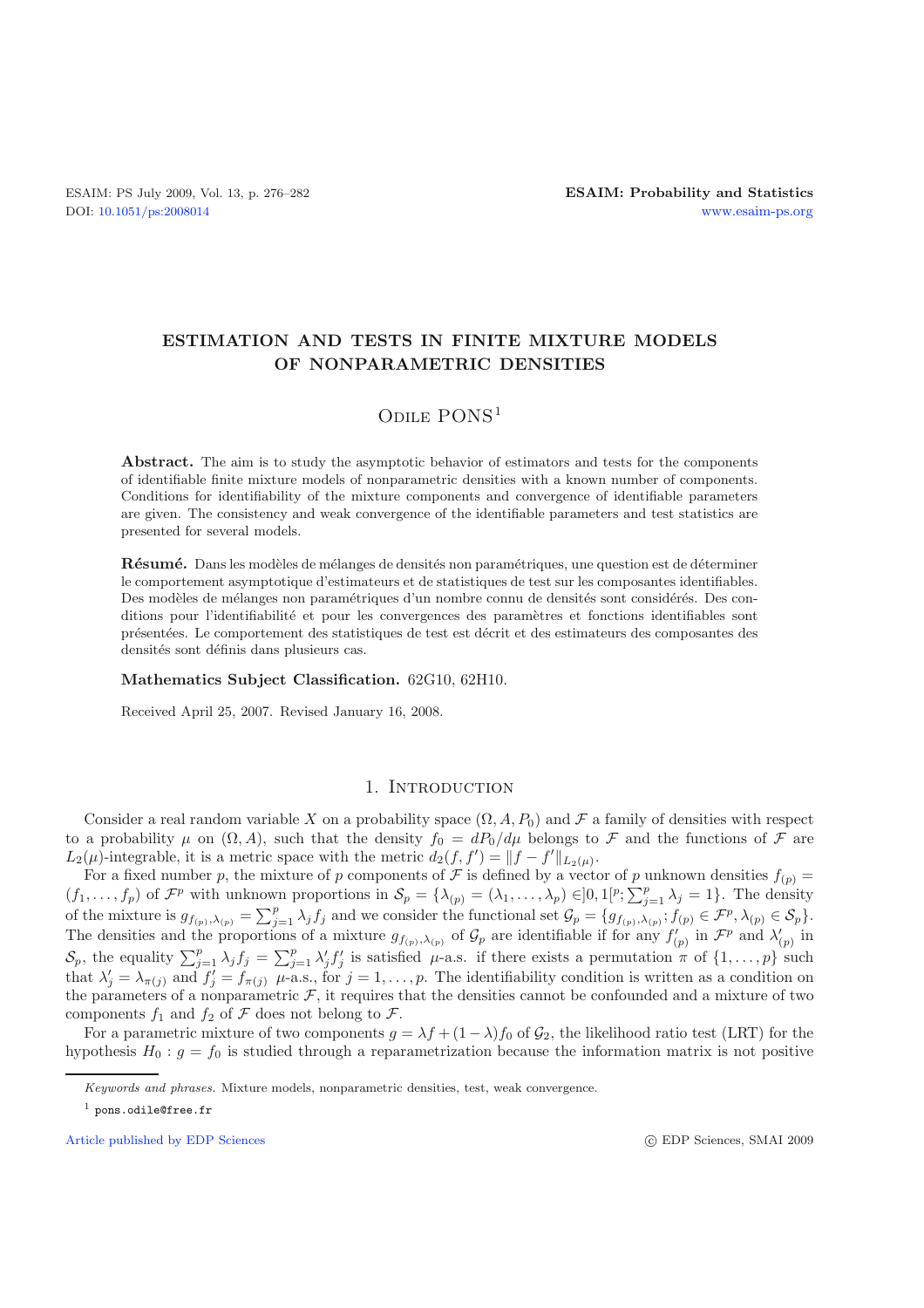definite and either  $\lambda$  or f may be considered as nuisance parameters under  $H_0$ . Conditions and proof of the convergence of the LRT as  $f_0$  is known (admixture or contamination model) were given in [\[4](#page-6-0)[,5\]](#page-6-1) for parametric families of two or  $p \geq 2$  components, for a test of a known density of  $\mathcal{G}_q$  against  $\mathcal{G}_p$ ,  $q < p$ . The results were generalized to an unknown density  $f_0$  by plugging an estimator of  $f_0$  in the same statistic, for identifiable families, and they are easily adapted for testing sub-models of the semi-parametric mixture  $g = \sum_{j=1}^{p} \lambda_j f(\eta(\cdot - \mu))$ , f in F and  $\theta = (\eta, \mu)$  in a Borel compact subset of  $\mathbb{R}^2$ . The methods are extended here to nonparametric density families  $\mathcal{G}_2$  with identifiable components, the parameter of interest for an admixture is  $\lambda d_2(f, f_0)$  which is zero if and only if  $H_0$  holds, for a mixture it is  $\lambda d_2(f_1, f_2)$ , with  $\lambda \leq 1/2$ . Wald's method [\[8](#page-6-2)] for the proof of consistency for the parametric case is no more sufficient and the asymptotic distribution is not Gaussian, as it was known for parametric distributions. The conditions are sufficient to remove the assumption of uniform convergence of small order terms present in most papers about expansions of the LRT in parametric models [\[1](#page-6-3)[–4](#page-6-0)[,6](#page-6-4)]. Under the alternative, direct estimators of  $\lambda$  and f are built and they satisfy the usual convergence. The tests are extended to finite mixtures of nonparametric densities and the estimators to mixtures of two nonparametric symmetric densities.

### 2. Admixture models for a density

Let  $(X_1,\ldots,X_n)$  be an i.i.d. sample with density having two mixture components  $q = \lambda f + (1-\lambda)f_0$  in  $\mathcal{G}_{2,0}$ , the subset of  $\mathcal{G}_2$  of the mixtures with a known  $f_0$ . Denote  $d_{\chi^2}(f, f') = \int (f - f')^2 f'^{-1} d\mu$  and assume that

**A1:**  $\lambda$  and  $\mathcal F$  are identifiables: if  $\lambda f + (1 - \lambda)f_0 = \lambda' f' + (1 - \lambda')f_0$ ,  $\mu$ -a.s., with  $\lambda$  and  $\lambda'$  in [0, 1], f and  $f'$  in F, then  $\lambda = \lambda'$  and  $f = f'$ ,  $\mu$ -a.s.,

**A2:** There exists a function  $\varphi_0$  in  $L_2(P_0)$  s.t.

$$
\lim_{d_2(f,f_0)\to 0} d_2^{-1}(f,f_0) \|f_0^{-1}(f-f_0) - d_2(f,f_0)\varphi_0\|_{L_2(P_0)} \to 0.
$$

For f in F and  $\lambda \in ]0,1[$ , denote  $\mathcal{U} = \{d_2(f, f_0); f \in \mathcal{F}\}\subset \mathbb{R}_+$ ,

$$
\alpha_f = \lambda d_2(f, f_0), \qquad \varphi_f = d_2^{-1}(f, f_0) f_0^{-1}(f - f_0) \text{ if } f \neq f_0,
$$
\n(2.1)

and  $\varphi_f = \varphi_0$  defined by **A2** if  $f = f_0$ ,  $D\mathcal{F} = \overline{\{\varphi_f; f \in \mathcal{F}\}}$ , the  $L_2(P_0)$ -closure defined using **A2** of the set of functions  $\varphi_f$ . Let  $\mathbb{E}_0$  the expectation under  $P_0$ , further conditions are

**A3:**  $\mathbb{E}_0 \sup_{f \in \mathcal{F}} |\log f| < \infty$  and  $\mathbb{E}_0 \sup_{\varphi \in D\mathcal{F}} ||\varphi(X)||^3 < \infty$ ,

**A4:**  $\sup_{\varphi \in D\mathcal{F}} |n^{-1/2} \sum_{i=1}^n \varphi(X_i) - G_{\varphi}|$  tends to zero in P<sub>0</sub>-probability, with  $G_{\varphi}$  a centred Gaussian process with variance  $\Sigma_{\varphi} = \mathbb{E}_0 \varphi^2(X)$  and covariance  $\Sigma_{\varphi_1, \varphi_2} = \mathbb{E}_0 \varphi_1(X) \varphi_2(X)$ .

**Remark 1**. The  $L_2(P_0)$ -norm of the convergence in A2 is a  $d_{\chi^2}$ -derivability of  $\mathcal F$  at  $f_0$ . It is not symmetric with respect to its arguments f and  $f_0$ , unlike the  $L_2$  distance with respect to  $\mu$ , and it is weaker than the Hellinger-derivability of  $\mathcal F$ . It appears naturally for the convergence under the null hypothesis of the variance of the likelihood ratio after the reparametrization. The function  $\varphi_0$  is related to the direction of the approximation of  $f_0$  by  $f$ .

**Remark 2.** By A2–A3 and the definition of  $D\mathcal{F}$ ,  $E\varphi(X) = 0$  and the weak convergence of  $n^{-1/2} \sum_{i=1}^{n} \varphi(X_i)$ holds for every  $\varphi$  of  $D\mathcal{F}$ , and for  $n^{-1/2} \sum_{i=1}^{n} \{ \sup_{D\mathcal{F}} \varphi(X_i) - \mathbb{E}_0 \sup_{D\mathcal{F}} \varphi(X) \}$  by integrability of  $\sup_{D\mathcal{F}} \varphi^2(X)$ . Condition A4 is satisfied under a stronger condition on the dimension of  $D\mathcal{F}$ .

### 2.1. Tests for the density  $f_0$

Under the alternative, a density is written

$$
g_{\lambda,f} = f_0\{1 + \lambda f_0^{-1}(f - f_0)\} = f_0(1 + \alpha_f \varphi_f), \ \alpha_f \ge 0.
$$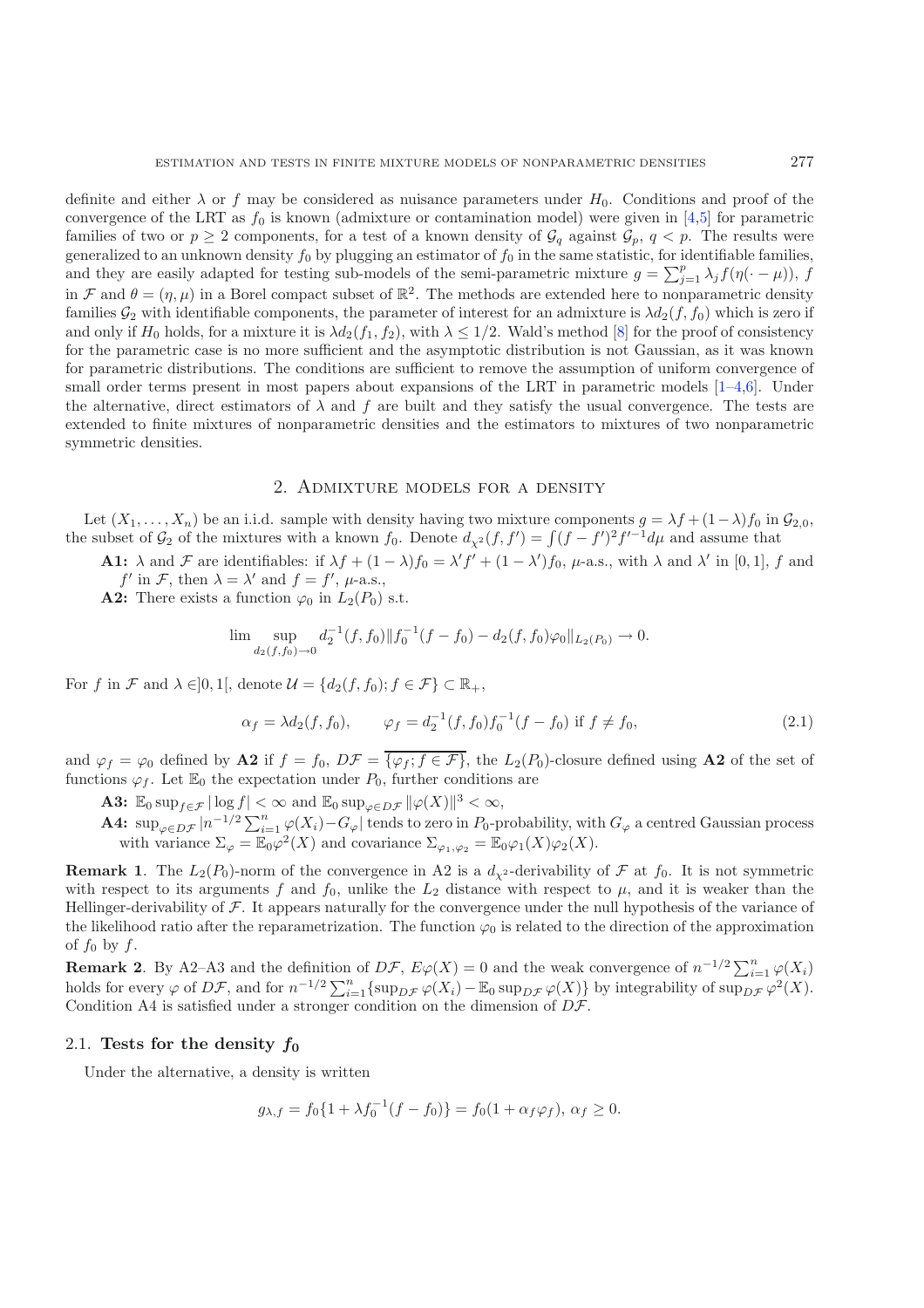278 O. PONS

The parameters set for a test of  $f_0$  against an admixture alternative is  $\{\alpha_f \geq 0; f \in \mathcal{F}\}\$  and the hypothesis  $H_0$ is equivalent to the existence of a function f in F such that  $\alpha_f = 0$ , or inf $f \in \mathcal{F}$   $\alpha_f = 0$ . For a sample  $(X_i)_{1 \leq i \leq n}$ of  $X$ , the LRT statistic is written

$$
T_n = 2 \sup_{\lambda \in ]0,1[, \, f \in \mathcal{F}} \sum_{1 \le i \le n} {\log g_{\lambda,f}(X_i) - \log f_0(X_i) }
$$
  
= 2 \sup\_{\alpha \in \mathcal{U}, \, \varphi \in D\mathcal{F}} \sum\_{1 \le i \le n} l\_n(\alpha, \varphi)

with  $l_n(\alpha, \varphi) = \sum_{1 \leq i \leq n} \log\{1 + \alpha \varphi(X_i)\}.$ 

**Lemma 2.1.** *The estimator*  $\hat{\alpha}_n(\varphi) = \arg \max_{\alpha \in \mathcal{U}} l_n(\alpha, \varphi)$  *converges*  $P_0$ -*a.s. to zero, uniformly on*  $\mathcal{U}$ *.* 

*Proof.* For any  $\varphi \in D\mathcal{F}$ , the MLE  $\widehat{g}_{\varphi,n} = f_0\{1 + \widehat{\alpha}_n\varphi\}$  of a density  $g_{\alpha,\varphi} = f_0\{1 + \alpha\varphi\}$ , with  $\alpha \geq 0$  and  $\widehat{\alpha}_n \geq 0$ converges at the parametric rate, therefore  $\sup_{\mathbb{R}} |\widehat{g}_{\varphi,n} - f_0| \leq \sup_{\mathbb{R}} |\widehat{g}_n - f_0|$  for any other estimators  $\widehat{g}_n$  without this parametric model. For every  $\varepsilon > 0$  there exists  $\delta_{\varepsilon} > 0$  s.t. for n la

$$
P_0\{\sup_{\varphi \in D\mathcal{F}} \hat{\alpha}_n(\varphi) > \varepsilon\} \leq P_0\{\sup_{\varphi \in D\mathcal{F}} n^{-1}\{l_n(\hat{\alpha}_n(\varphi), \varphi) - l_n(0, \varphi)\} > \delta_{\varepsilon}\}\
$$
  

$$
\leq P_0\{\int_{f_0 > 0} \sup_{\varphi \in D\mathcal{F}} \log\{1 + \hat{\alpha}_n(\varphi)\varphi\} d\hat{P}_n > \delta_{\varepsilon}\},
$$

for the empirical d.f.  $\hat{P}_n$  of  $P_0$ . Let  $\bar{g}_n = \sup_{\omega \in D\mathcal{F}} f_0 \{1 + \hat{\alpha}_n(\varphi)\varphi\}$ , then

$$
P_0\{\sup_{\varphi \in D\mathcal{F}} \hat{\alpha}_n(\varphi) > \varepsilon\} \leq P_0\{\int_{f_0 > 0} \log \frac{\bar{g}_n}{f_0} d\hat{P}_n > \delta_{\varepsilon}\}\n\leq P_0\{\int_{f_0 > 0} \log \frac{\hat{g}_n}{f_0} d\hat{P}_n > \delta_{\varepsilon}\}\n\leq P_0\{\int_{f_0 > 0} \log \frac{\hat{g}_n}{f_0} d(\hat{P}_n - P_0) > \delta_{\varepsilon}\}
$$

and this sequence tends to zero by the weak convergence of  $\widehat{P}_n$ .

Let  $Y_n$  the process defined by  $Y_n(\varphi) = n^{-1/2} \sum_{i=1}^n \varphi(X_i)$ , with variance-covariance  $\Sigma$ ,  $Z_n = \Sigma^{-1/2} Y_n$  and Z be a centred and continuous Gaussian process on  $\overline{D\mathcal{F}}$ , with covariance  $\sum_{\varphi_1}^{-1/2} \sum_{\varphi_1, \varphi_2} \sum_{\varphi_2}^{-1/2}$ .

**Theorem 2.2.** *Under*  $H_0$ ,  $\sup_{\varphi \in D\mathcal{F}} ||n^{1/2}\hat{\alpha}_n(\varphi) - (\Sigma_{\varphi})^{-1/2}Z(\varphi)1_{\{Z(\varphi) > 0\}}||$  *converges in probability to zero and*  $T_n$  *converges weakly to the variable*  $\sup_{\varphi \in D\mathcal{F}} Z^2(\varphi)1_{\{Z(\varphi) > 0\}}.$ 

*Proof.* Let  $\varphi$  in  $D\mathcal{F}$ ,  $\dot{l}_n(\cdot,\varphi)$  the derivative of  $l_n(\cdot,\varphi)$  with respect to  $\alpha$  and  $\hat{\alpha}_n(\varphi)$  under the constraint  $\hat{\alpha}_n \geq 0$ , then  $\widehat{\alpha}_n(\varphi) = 0$  or it is solution of

$$
0 = n^{-1/2} \dot{l}_n(\varphi, \widehat{\alpha}_n(\varphi)) 1_{\{\widehat{\alpha}_n(\varphi) > 0\}} = n^{-1/2} \sum_i \frac{a_i(\varphi)}{1 + \widehat{\alpha}_n(\varphi) a_i(\varphi)} 1_{\{\widehat{\alpha}_n(\varphi) > 0\}}.
$$
\n(2.2)

 $\Box$ 

<span id="page-2-0"></span>For every  $\varphi \in D\mathcal{F}$ , let  $a_i \equiv a_i(\varphi) = \varphi(X_i)$  and  $R_{1n} = n^{-1} \sum_i a_i^3 (1 + \widehat{\alpha}_n a_i)^{-1}$ . If  $\widehat{\alpha}_n(\varphi) > 0$ , the score equation is simply written

$$
0 = Y_n(\varphi) - n^{1/2} \widehat{\alpha}_n(\varphi) \{ n^{-1} \sum_i a_i^2(\varphi) - \widehat{\alpha}_n(\varphi) R_{1n}(\varphi) \}. \tag{2.3}
$$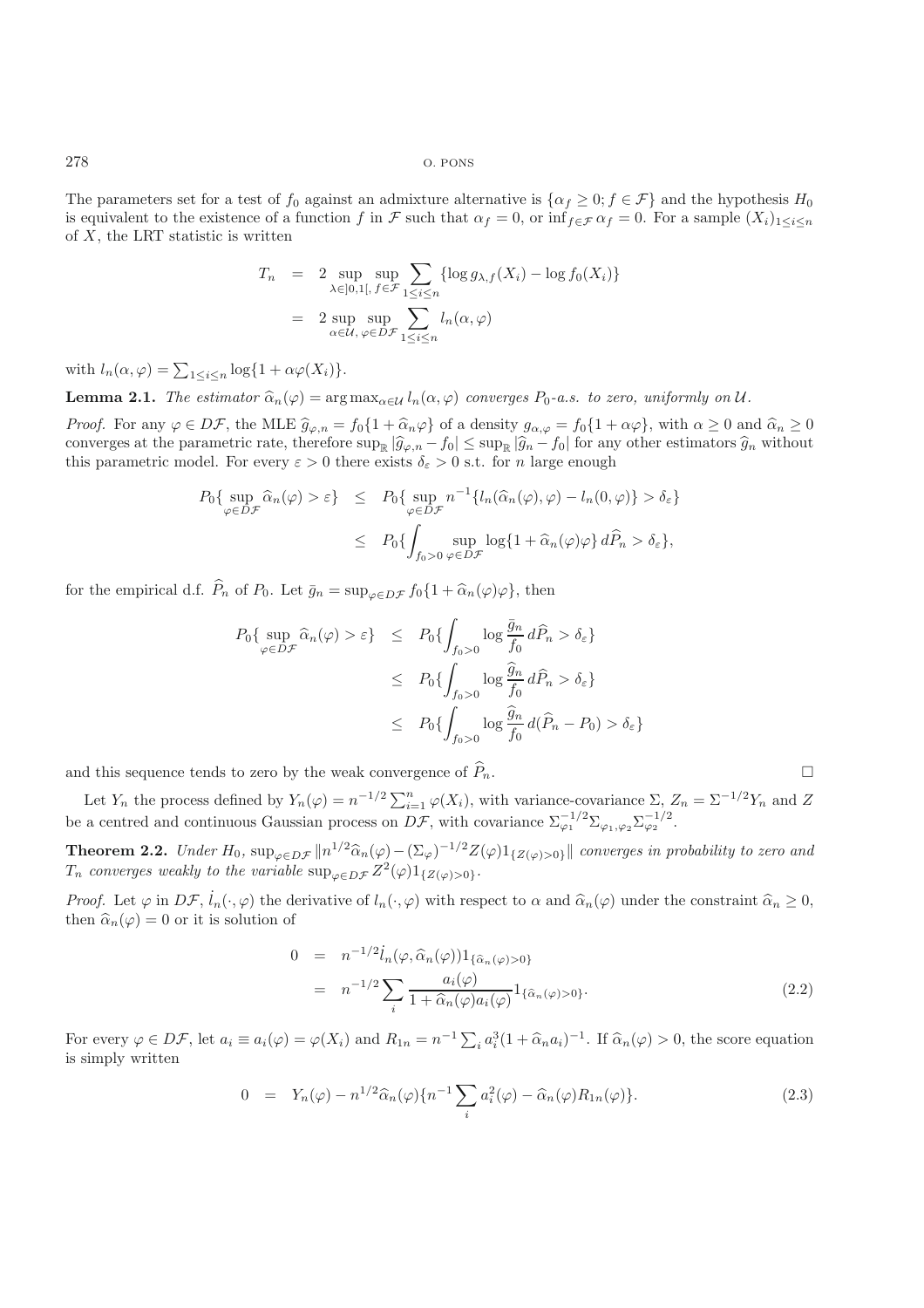Under  $\sup_{\varphi \in D\mathcal{F}} |n^{-1} \sum_i {\{\varphi^2(X_i) - \Sigma_{\varphi}\}}|$  converges  $P_0$ -a.s. to zero and  $(2.3)$  becomes

$$
0 = Y_n(\varphi) - n^{1/2} \widehat{\alpha}_n(\varphi) \left\{ \Sigma_{\varphi} + o_p(1) - \widehat{\alpha}_n(\varphi) R_{1n}(\varphi) \right\}.
$$

As proved in [\[7\]](#page-6-5):

$$
n^{1/2}\widehat{\alpha}_n(\varphi) = (\Sigma_{\varphi})^{-1/2} Z_n(\varphi) 1_{\{Z_n(\varphi) > 0\}} + o_p(1). \tag{2.4}
$$

<span id="page-3-0"></span>By integration of  $R_{1n}$ ,  $l_n(\widehat{\alpha}_n(\varphi), \varphi) = n^{1/2}\widehat{\alpha}_n(\varphi)Y_n(\varphi) - \frac{1}{2}\widehat{\alpha}_n^2(\varphi) \sum_i \varphi^2(X_i) + R_{2n}(\varphi)$  where

$$
R_{2n} = \sum_{i} \int_0^{\widehat{\alpha}_n(\varphi)} \frac{a_i^3 \alpha^2}{1 + \alpha a_i} d\alpha = \sum_{i} \widehat{\alpha}_n \frac{\alpha_n^{*2} a_i^3}{1 + \alpha_n^{*} a_i}
$$

with  $\alpha_n^*(\varphi)$  between 0 and  $\widehat{\alpha}_n(\varphi)$ . As the functions  $\alpha \mapsto a_i^3(1 + \alpha a_i)^{-1}$  are decreasing and from the bound established for  $R_{1n}$ ,  $n^{-1}|R_{2n}| \leq \hat{\alpha}_n^3 n^{-1} |\sum_i a_i^3|$ . Then  $\sup_{D\mathcal{F}} n^{-1}|R_{2n}(\varphi)| = o_p(1)$  and

$$
l_n(\widehat{\alpha}_n(\varphi), \varphi) = n^{1/2} \widehat{\alpha}_n(\varphi) Y_n(\varphi) - \frac{n}{2} \widehat{\alpha}_n^2(\varphi) \Sigma_\varphi + o_p(1)
$$

uniformly on DF. The expression [\(2.4\)](#page-3-0) of  $\hat{\alpha}_n(\varphi)$  implies a uniform approximation of  $T_n$  as  $T_n = 2 \sup_{\varphi \in D\mathcal{F}}$  $l_n(\widehat{\alpha}_n(\varphi), \varphi) = \sup_{\varphi \in D\mathcal{F}} [Z_n^2(\varphi)1_{\{Z_n(\varphi) > 0\}}] + o_P(1).$ 

With p additional components in the mixture under the alternative, the metric is written  $d_2(f, f') =$  $\sum_{k=1}^p ||f_k - f'_k||_{L_2(\mu)}$  for two densities  $f = (f_1, \ldots, f_p)$  and  $f' = (f'_1, \ldots, f'_p)$ . The density  $g_{\lambda,f} = (1 - \lambda)f_0 +$  $\sum_{k=1}^{k=1} \lambda_k f_k$  becomes

$$
g_{\lambda,f} = f_0 \{ 1 + \sum_{k=1}^p \lambda_k f_0^{-1} (f_k - f_0) \} = f_0 (1 + \alpha_f^T \varphi_f),
$$

where the coefficient of  $f_0$  satisfies  $\lambda = \sum_{k=1}^p \lambda_k$ ,  $\alpha_f = (\alpha_{fk})_{1 \le k \le p}$  and  $\varphi_f = (\varphi_{fk})_{1 \le k \le p}$  are given by

$$
\alpha_{fk} = \lambda_k d_2(f_k, f_{0k}), \qquad \varphi_{fk} = d_2^{-1}(f_k, f_{0k}) f_{0k}^{-1}(f_k - f_{0k}) \text{ if } f \neq f_0,
$$
\n(2.5)

and  $\varphi_{0k} = f_{0k}^{-1} f'_{0k}$ . The hypothesis  $H_0$  is equivalent to  $\|\alpha_f\| = 0$  and the result of Lemma 2.1 still holds. The process  $Y_n(\varphi)$  is a p-dimensional process with a diagonal variance  $\Sigma = (\Sigma_{\varphi_k})_{1 \leq k \leq p}$ . and Theorem 2.2 adapts for each component with the same proof, using tensor product and norms of the vectors already defined when necessary. Denoting  $1_{\{Z(\varphi)>0\}}$  for the vector of indicators  $1_{\{Z_k(\varphi)>0\}}$ , we obtain

**Theorem 2.3.** *Under*  $H_0$ ,  $\sup_{\varphi \in D\mathcal{F}} |n^{1/2} \|\widehat{\alpha}_n(\varphi)\| - \|(\Sigma_{\varphi})^{-1/2} Z(\varphi)\|_1_{\{Z(\varphi) > 0\}}|$  *converges in probability to zero and*  $T_n$  *converges weakly to the variable*  $\sup_{\varphi \in D\mathcal{F}} ||Z(\varphi)||^2 1_{\{Z(\varphi) > 0\}}$ *.* 

When  $f_0$  is already a known mixture of functions in  $\mathcal{F}$ , the result is extended as in [\[5\]](#page-6-1) for mixtures of several parametric densities.

#### 2.2. **Estimation of the densities and mixture coefficients**

Under the alternative,  $\lambda_0 \notin \{0,1\}$  and the model for the mixture density is  $g_0 = \lambda f + (1-\lambda)f_0$  where  $\lambda$ belongs to a close subset of  $[0, 1]$ . We consider a class of functions  $\mathcal F$  with compact supports not all confounded with the support supp  $F_0$  of the distribution function  $F_0$ , then both  $\lambda_0$  and f are identifiable and may be estimated. If all the functions of  $\mathcal F$  have the same support, further conditions are necessary for identifiability of the components of  $g_0$ . Estimators of  $\lambda$  and f are obtained after the estimation of the different supports.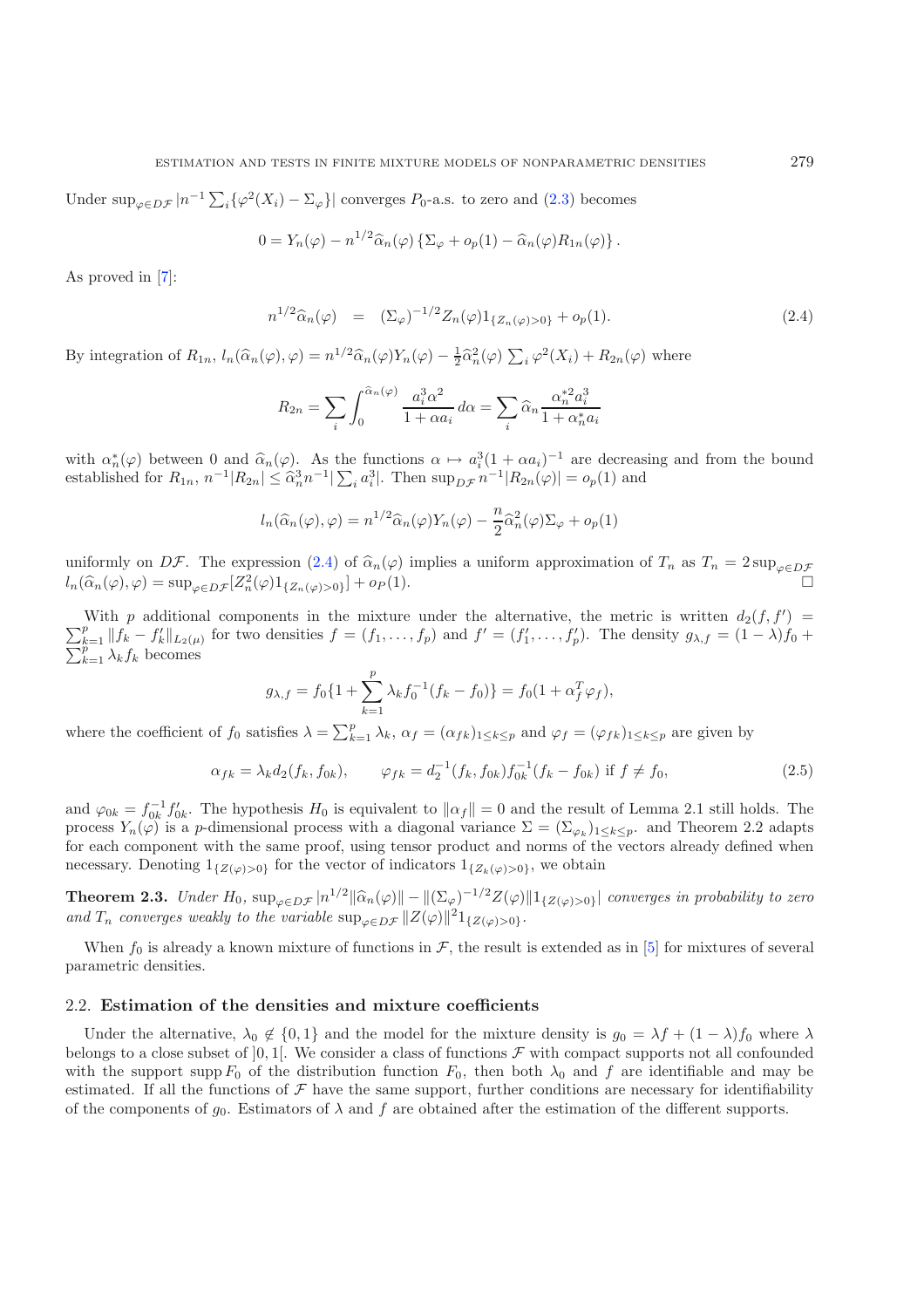280 O. PONS

Let  $\widehat{G}_n$  the empirical estimator of the d.f. of the variable X, with support supp  $\widehat{G}_n = [\min_i X_i, \max_i X_i]$ , and

$$
\widetilde{G}_n(x) = n^{-1} \sum_{i=1}^n 1_{\{X_i \in \text{supp } F_0\}} 1_{\{X_i \le x\}} - F_0(x)
$$

a consistent estimator of  $(G_0 - F_0)1_{\{\text{supp }F_0\}} = \lambda (F - F_0)1_{\{\text{supp }F_0\}}$ , with support estimated by supp  $\tilde{G}_n$ . An estimator of  $\lambda_0$  is deduced from a classification of the observations into three intervals,

$$
I_{1n} = \operatorname{supp} \widetilde{G}_n, I_{2n} = \operatorname{supp} F_0 \setminus \operatorname{supp} \widetilde{G}_n, I_{3n} = \operatorname{supp} \widehat{G}_n \setminus \operatorname{supp} F_0.
$$

The following identities

$$
\int_{I_{2n}} d\hat{G}_n = (1 - \lambda) \int_{I_{2n}} dF_0,
$$
\n
$$
\int_{I_{1n}} 1_{x \le t} d\hat{G}_n(x) = \lambda \int_{I_{1n}} 1_{x \le t} d\hat{F}_n(x) + (1 - \lambda) \int_{I_{1n}} 1_{x \le t} dF_0(x),
$$
\n
$$
\int_{I_{3n}} 1_{x \le t} d\hat{G}_n(x) = \lambda \int_{I_{3n}} 1_{x \le t} d\hat{F}_n(x),
$$

imply simple expressions for the estimators of  $\lambda_0$  and F on  $I_{1n}$  and  $I_{3n}$ 

<span id="page-4-0"></span>
$$
\widehat{\lambda}_n = 1 - \frac{\int_{I_{1n}} d\widehat{G}_n}{\int_{I_{1n}} dF_0},
$$
\n
$$
\int_{I_{1n}} 1_{x \le t} d\widehat{F}_n(x) = \widehat{\lambda}_n^{-1} \left\{ \int_{I_{1n}} 1_{x \le t} d\widehat{G}_n(x) - \frac{\int_{I_{1n}} d\widehat{G}_n}{\int_{I_{1n}} dF_0} \int_{I_{1n}} 1_{x \le t} dF_0(x) \right\},
$$
\n
$$
\int_{I_{3n}} 1_{x \le t} d\widehat{F}_n(x) = \widehat{\lambda}_n^{-1} \int_{I_{3n}} 1_{x \le t} d\widehat{G}_n(x).
$$
\n(2.6)

Let K a symmetric kernel in  $L_2(\mu)$  and h a window,  $\hat{g}_n(x) = n^{-1} \sum_{i=1}^n K_h(x - X_i)$  an estimator of  $g_0$ , then the unknown density of the mixture is estimated by

$$
\widehat{f}_n(x) = \widehat{\lambda}_n^{-1} \{ \widehat{g}_n(x) - \frac{\int_{I_{1n}} d\widehat{G}_n}{\int_{I_{1n}} dF_0} f_0(x) \}, \text{ if } x \in I_{1n},
$$
\n
$$
\widehat{f}_n(x) = \widehat{\lambda}_n^{-1} \widehat{g}_n(x), \text{ if } x \in I_{3n}.
$$
\n(2.7)

<span id="page-4-1"></span>Assume that the support of G is bounded and  $\sigma_{1,\lambda}^2 = \int x^2 d(1-G)^n(x) - (\int x d(1-G)^n(x))^2 < \infty$  if inf supp  $F_0$ inf supp F, and  $\sigma_{2,\lambda}^2 = \int x^2 dG^n(x) - (\int x dG^n(x))^2 < \infty$  if inf supp  $F_0 > \inf$  supp F, then  $n^{1/2}(\max_i X_i$ max SuppG) and  $n^{1/2}(\min_i X_i - \min \text{Supp}G)$  converge weakly to centered Gaussian variables with variances  $\sigma_{1,\lambda}^2$  and  $\sigma_{1,\lambda}^2$ . It follows that:

**Proposition 2.4.** *The estimators*  $\hat{\lambda}_n$ ,  $\hat{F}_n$  *and*  $\hat{f}_n$  *are uniformly*  $P_0$ *-a.s. consistent. The variable*  $n^{1/2}(\hat{\lambda}_n - \lambda)$ *converges weakly to a centered Gaussian variable,*  $n^{1/2}(\widehat{F}_n - F)$  *converges weakly to a transformed Brownian bridge and if*  $\mathcal F$  *is a subset of*  $C_2$  *and*  $h = o(n^{-1/5})$ *,*  $n^{2/5}(\hat{f}_n - f)$  *converges weakly to a centered Gaussian process.*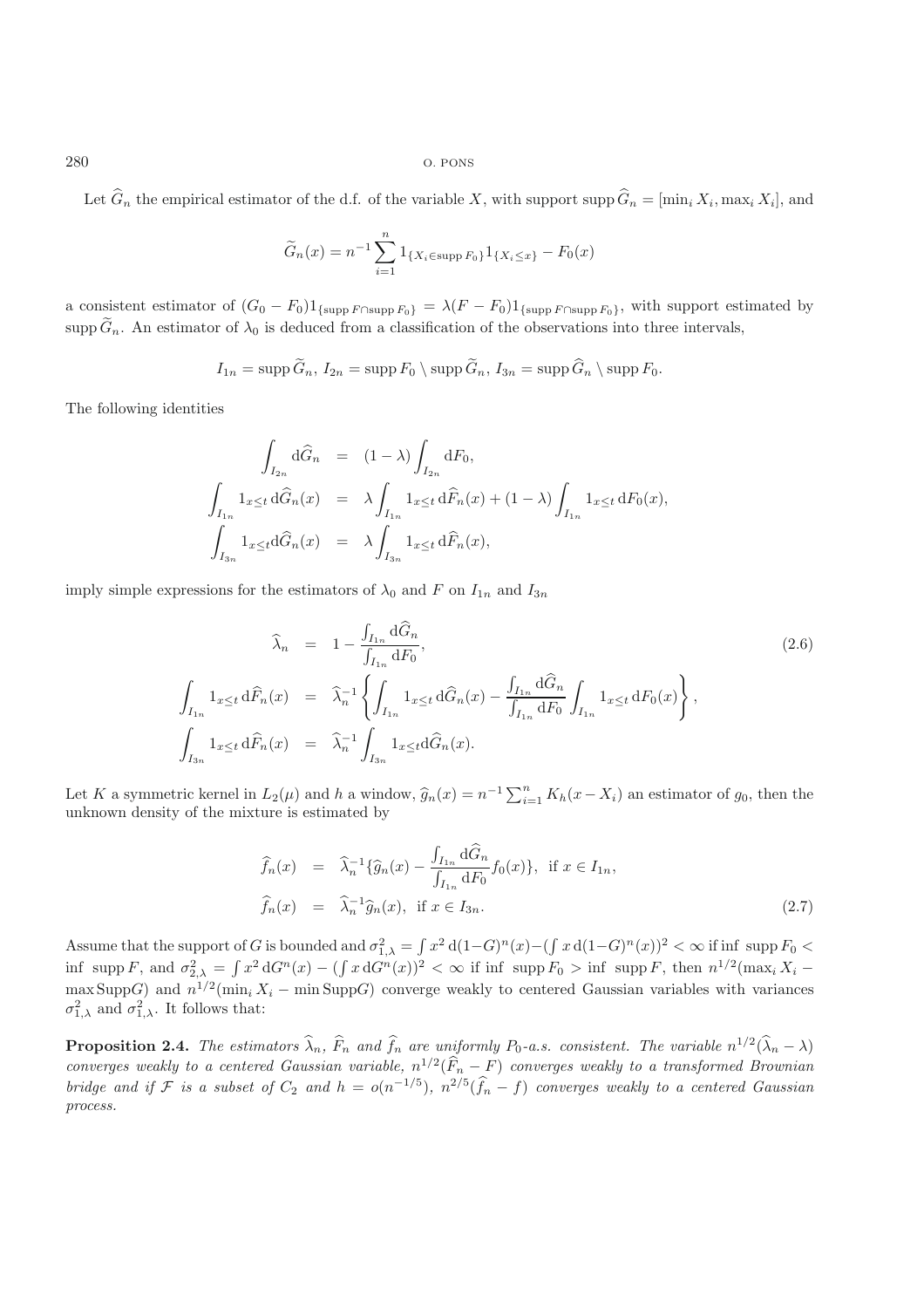#### 3. Mixture model of nonparametric densities

Consider a mixture of two unknown distributions with densities in a family  $\mathcal F$  of concave unimodal and symmetric densities on R,

$$
g_{\lambda,f_1,f_2} = \lambda f_1 + (1-\lambda)f_2.
$$

An identifiable mixture of two symmetric densities of  $\mathcal F$  does not belong to  $\mathcal F$  even with overlapping densities since the mixture density is not concave or not symmetric, except when they have the same mean and in that case they are unidentifiable. Let  $H_0$  the null hypothesis of a single unknown distribution of  $\mathcal F$ . The distribution  $f_0$  under  $H_0$  may be estimated by a symmetric estimator  $f_{0n}$ : let  $\theta_0$  the center of symmetry of  $f_0$ , estimated by the median  $\hat{\theta}_n$  of the sample and consider the transformed sample  $X'_i = X_i$  if  $X_i \ge \hat{\theta}_n$ ,  $X'_i = 2\hat{\theta}_n - X_i$  if  $X_i < \hat{\theta}_n$  hence  $(X'_1, \ldots, X'_n)$  is a sample with asymptotic distribution  $a_0^{-1} F_0 1_{]-\infty,\theta_0}$ , with  $a_0 = \int_{-\infty}^{\theta_0} dF_0$ . The density  $f_0$  is estimated by a kernel estimator  $\hat{f}_{0n}(x) = n^{-1} \sum_{i=1}^n K_h(x - X_i)$  on  $]-\infty, \hat{\theta}_n]$  and by symmetry,  $\widehat{f}_{0n}(x) = \widehat{f}_{0n}(2\widehat{\theta}_n - x)$  on  $]\widehat{\theta}_n, \infty[$ , it is  $P_0$ -a.s. uniformly consistent on  $\mathbb{R}$ .

In the following, any other constraint on the form of the set  $\mathcal F$  may obviously replace the symmetry, for example a disymmetry with some proportions between both sides of the functions. The main condition about  $\mathcal F$ is the identifiability of the components of mixtures of functions belonging to  $\mathcal F$  and mixtures cannot themselves belong to F. Under  $H_0$ , any estimator  $f_{0n}$  of the single unknown density  $f_0$  with the relevant constraint may be used.

A test of a mixture  $g_{\lambda,f_1,f_2} = \lambda f_1 + (1-\lambda)f_2$  in  $\mathcal{G}_2$ , with  $f_1$  and  $f_2$  in  $\mathcal{F}$ , against the alternative of a single unknown distribution of  $\mathcal F$  may be performed by replacing  $f_0$  by  $f_{0n}$  in the expression of  $T_n$ , with the statistic

$$
S_n = 2 \sup_{\lambda \in ]0,1/2], \ f \in \mathcal{F}} \sum_{1 \leq i \leq n} {\log g_{\lambda,f,\widehat{f}_{0n}}(X_i) - \log \widehat{f}_{0n}(X_i)}.
$$

The conditions for convergence of  $S_n$  are

**A**'1:  $\lambda$  and F are identifiable: if  $\lambda f_1 + (1 - \lambda)f_2 = \lambda' f_1' + (1 - \lambda') f_2', \mu$ -a.s., with  $\lambda$  and  $\lambda' \in ]0, 1/2], f_1, f_2, f_3$  $f_2, f'_1 \text{ and } f'_2 \in \mathcal{F}$ , then  $\lambda_1 = \lambda_2$ ,  $f_1 = f'_1$  and  $f_2 = f'_2$ ,  $\mu$ -a.s., **A'2:** for all f in F, the  $L_2(P_0)$ -derivative at f,  $\varphi_f$  exists:

$$
\lim \sup_{d_2(f,f') \to 0} d_2^{-1}(f,f') \| f^{-1}(f'-f) - d_2(f,f') \varphi_f \|_{L_2(P_0)} \to 0.
$$

For all f and f' in F, denote  $\alpha_{f',f} = \lambda d_2(f,f')$ ,  $\varphi_{f',f} = d_2^{-1}(f,f')f^{-1}(f'-f)$  if  $f' \neq f$  and  $\varphi_{f,f} = \varphi_f$ ,  $\mathcal{U}_f = \{d_2(f, f'); f' \in \mathcal{F}\}\subset \mathbb{R}_+$ ;  $D\mathcal{F}_f = \overline{\{\varphi_{f',f}; f' \in \mathcal{F}\}}$  and  $D\mathcal{F} = \overline{\{\varphi_{f',f}; f, f' \in \mathcal{F}\}}$ .

**A**'3:  $\mathbb{E}_0 \sup_{\lambda \in [0,1]} \sup_{f_1, f_2 \in \mathcal{F}} |\log \lambda f_1 + (1 - \lambda)f_2| < \infty$  and there exists a sequence of neighborhoods  $V_{0n}$ of  $f_0$  in  $\mathcal F$  containing  $(f_{0n})_n$  and converging to  $f_0$  s.t.

$$
\mathbb{E}_0 \sup_{f_{0n} \in V_{0n}} \sup_{\varphi_n \in D\mathcal{F}_{f_{0n}}} \|\varphi_n(X)\|^3 < \infty,
$$

 $\mathbf{A}'$ **4:**  $\sup_{f_{0n} \in V_{0n}} \sup_{\varphi_n \in D\mathcal{F}_{f_{0n}}} |n^{-1/2} \sum_{i=1}^n \varphi_n(X_i) - G_{\varphi}|$  converges in  $P_0$ -probability to zero, with  $G_{\varphi}$  defined as in A4.

The mixture density is written  $g_{\lambda,f,f'} = \lambda f' + (1-\lambda)f = f(1 + \alpha_{f',f}\varphi_{f',f})$  and the parameter set for a test of  $H_0$  is  $\{\alpha_{f',f};f,f'\in\mathcal{F}\}\$ . A sequence of parameters of smaller size is sufficient for the test with the statistic  $S_n$ , it is defined by  $\{(\alpha_{f,\hat{f}_{0n}})_n; f \in \mathcal{F}\}\$ . Let  $u_{n,f} = u(f, f_{0n})$ ,  $\alpha_{n,f} = \lambda u_{n,f}$ ,  $\varphi_{n,f} = \varphi(f, f_{0n})$ , and  $g_{n,f} = f_{0n}(1 + \alpha_{n,f}\varphi_{n,f}), \mathcal{U}_n = \{u_{n,f}; f \in \mathcal{F}\}\$ and  $D\mathcal{F}_n = \{\varphi_{n,f}; f \in \mathcal{F}\}\$ . The statistic  $S_n$  is then written

$$
S_n = 2 \sup_{\alpha_n \in \mathcal{U}_n/2, \, \varphi_n \in D\mathcal{F}_n} \log(1 + \alpha_n \varphi_n).
$$